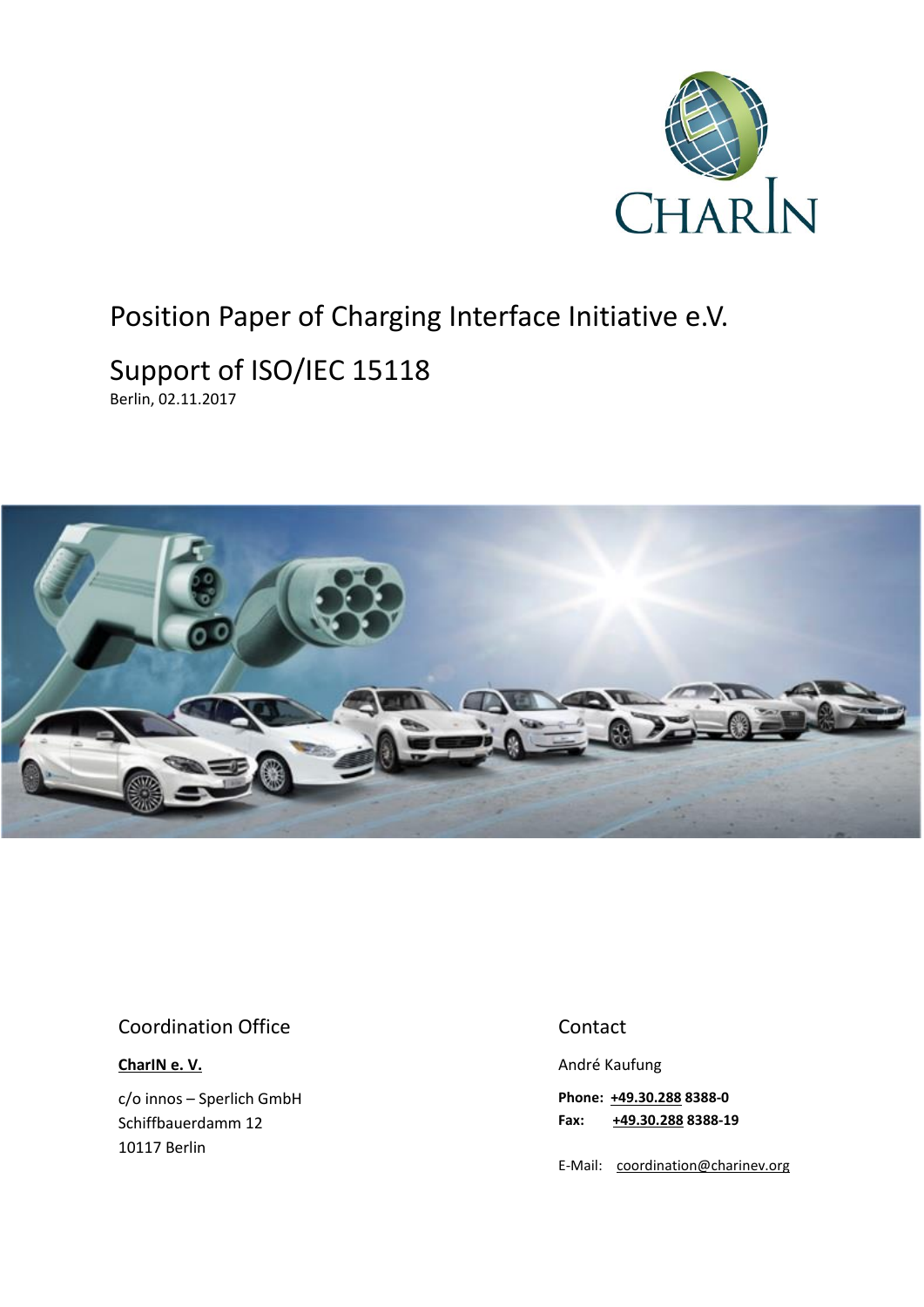

The CharIN e.V. Association is comprised of over 100 of the world's leading manufacturers and service providers within the e-mobility sphere such as electric vehicles ranging from motorcycles to trucks, charging station manufacturers and operators, and testing agencies. Our primary objectives are:

- To develop and establish the Combined Charging System (CCS) as the standard for charging battery-powered electric vehicles of all kinds.
- To generate requirements for the evolution of charging related standards.
- To develop a system for manufacturers to validate the implementation of the Combined Charging System (CCS) into their products.

CharIN is continuing to build on the solid foundation created by the industry and already established solutions based on ISO/IEC 15118 for electric vehicles and charging stations in the field. Over the past several years car and charger manufacturers have collaborated on the development of the ISO/IEC 15118 Standard with the specific goal of enabling worldwide interoperability between charging equipment and EVs while creating a positive user experience. It needs to be underscored that a tremendous effort has been expended to validate the work resulting from this collaboration. This effort started with the eNterop project in 2014. Since that time there have been six expert ISO/IEC 15118 test symposia which took place in different geographic regions around the world. A remarkable list of companies, including more than 90 participants at the last symposium held in Versailles, France on June 22-23, 2017, have contributed to these symposiums.

The CharIN e.V. Association firmly supports ISO/IEC 15118 as the key component of the CCS Standard and as part of the communication solving a wide variety of use cases and addressing diverse regional requirements. ISO/IEC 15118 enables an automated, user friendly charging and billing process, multistakeholder interoperability and the economy of scale. Furthermore, other use cases are supported by value added services (VAS) without the need for additional backend communication. The protocol is chosen by the association as the standard for communication between the electric vehicle and the electric vehicle supply equipment and it assures a future-proof communication.



*Figure 1 Visualization of the outlined communication between vehicle and charging station*